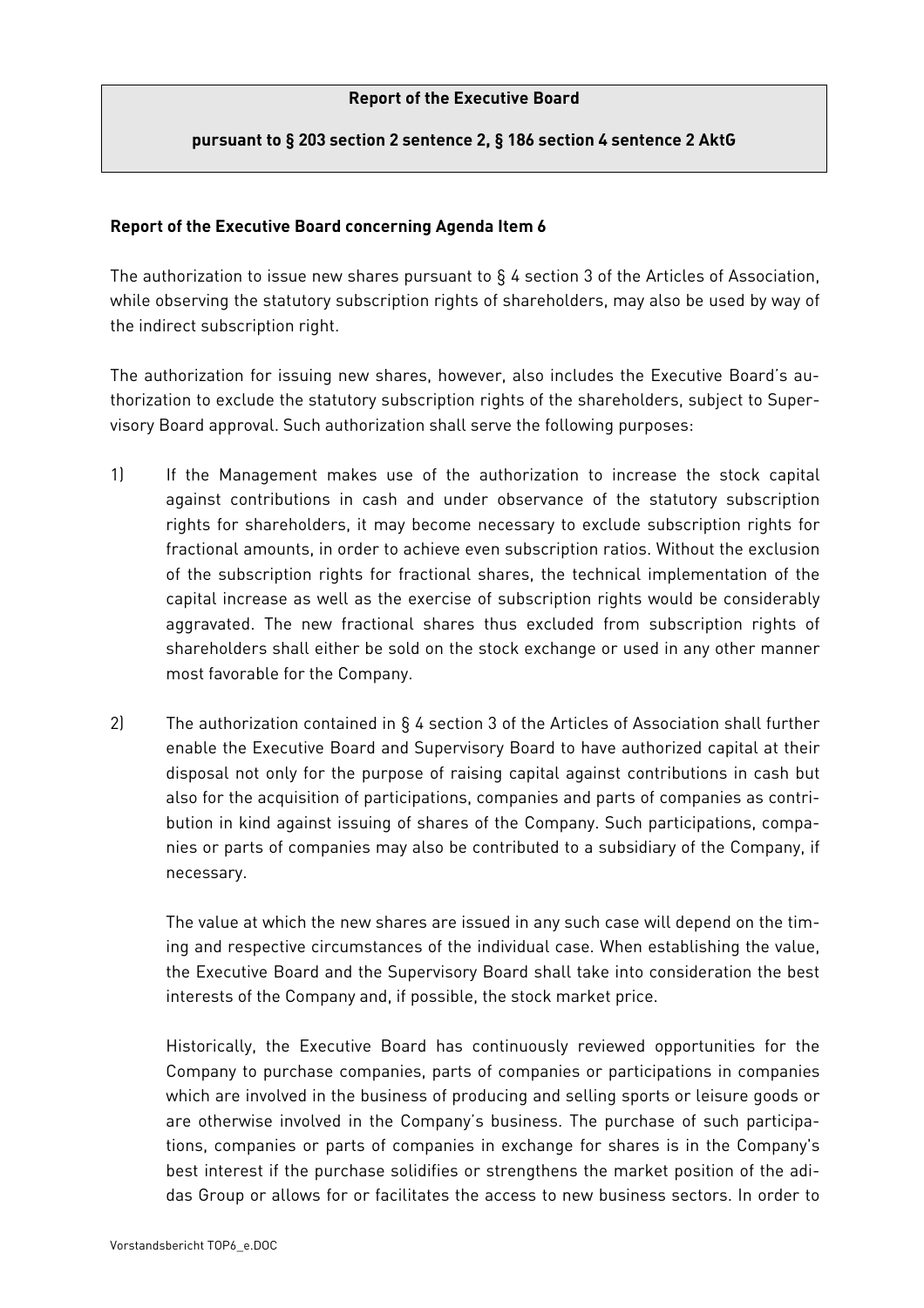be able to quickly and flexibly react to the interest of a seller or of the Company in a (part) payment in the form of shares of the Company for such acquisitions, the Executive Board must – to the extent that repurchased treasury shares cannot or shall not be used – have the authority, subject to Supervisory Board approval, to issue new shares of the Company (while excluding the shareholders' subscription rights). Since the shares shall be issued at a price that is based on the stock market price, if possible, interested shareholders will have an opportunity, at about the same time as the Company's new shares are issued for the aforementioned purposes of acquiring companies, parts of companies or participations and the shareholders' subscription rights are excluded, to purchase additional shares on the stock exchange at the stock market price and to a large extent on comparable terms and conditions.

Based on the aforementioned considerations, the Executive Board believes that the proposed authorization to issue new shares is in the best interest of the shareholders, which can in any individual case justify the exclusion of the shareholders' subscription rights. The Executive Board and Supervisory Board will therefore review each individual acquisition and will consider whether a purchase in exchange for the issuance of shares, subject to the exclusion of the shareholders' subscription rights, will be in the prevailing interests of the Company.

The authorization may also be used in such a way that the acquisition may be effected partly against shares and partly against a contribution in cash or another form of consideration (if necessary also treasury shares).

3) The authorization in accordance with § 4 section 3 of the Articles of Association shall also provide the Executive Board and Supervisory Board with the opportunity to use the authorized capital to issue shares as (partial) consideration for the transfer of intellectual property rights or intangible property rights of athletes, sports clubs and other persons, such as trademarks, names, emblems, logos and designs, to the Company or one of its subsidiaries for purposes of marketing the products of the adidas Group. In addition, new shares shall serve as consideration for the direct or indirect acquisition of (possibly time-limited) rights of use (licenses) in such rights by the Company. Moreover, the Company shall also be able to use new shares for purchasing patents and patent licenses, the exploitation of which would be in the Company's interest for purposes of marketing and developing existing or new products of the adidas Group.

In the event that athletes, sports clubs or other persons holding rights in such intellectual property rights or intangible property rights are prepared to transfer or license such rights only in exchange for (partial) granting of shares or, in the case of cash payments, only at significantly higher prices, or the granting of shares is in the interest of the Company for other reasons, the Company has to be in a position to react to such a situation in an appropriate way.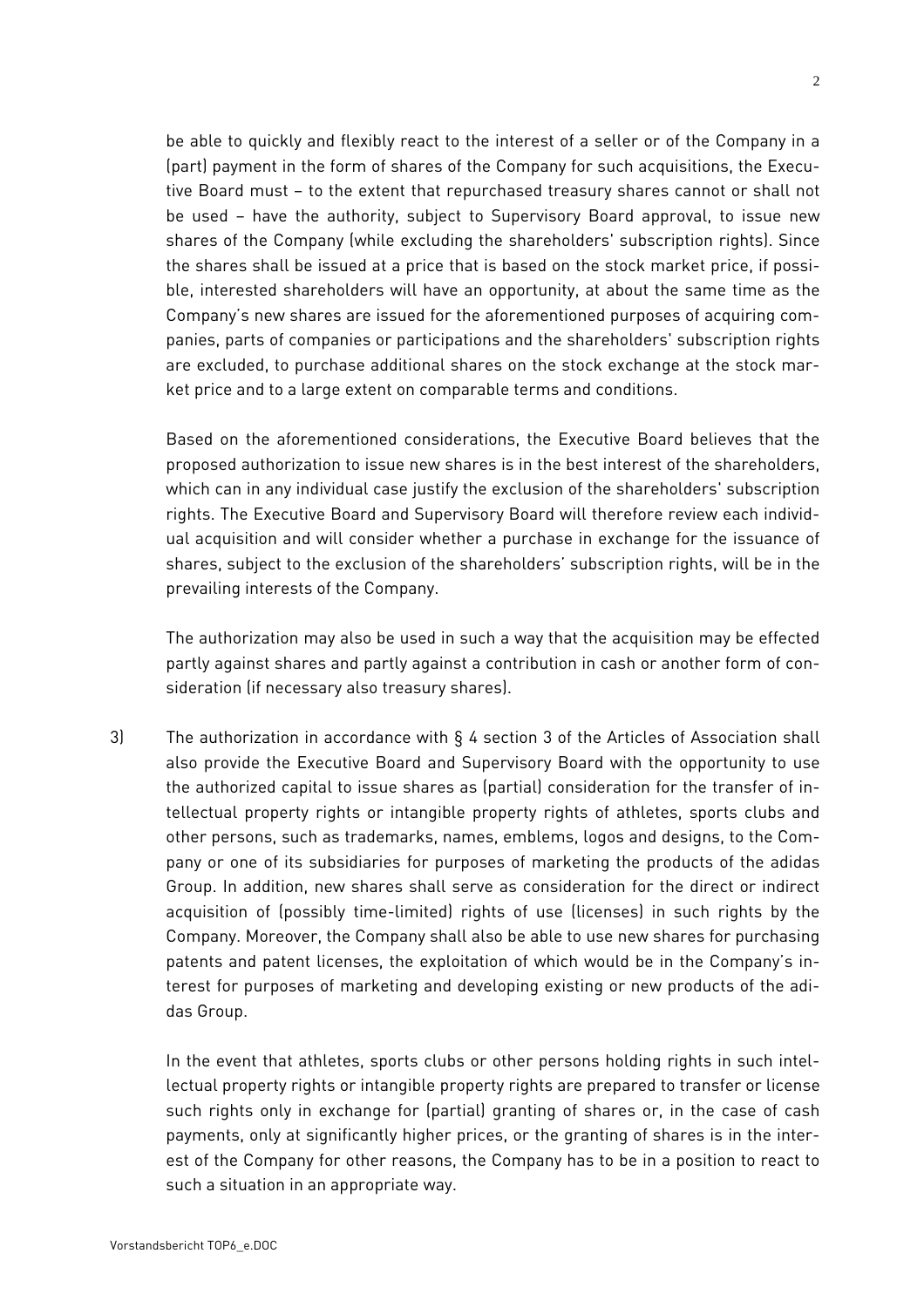Such may be the case, for example, if the Executive Board negotiates with a club in Germany or abroad on a sponsoring agreement, which is intended to permit the Company to exploit the known names, emblems and logos of this club under a license in order to help market the products of the adidas Group.

Furthermore, the Executive Board considers it possible that there will be opportunities for the Company, in (partial) exchange for shares of the Company, to purchase directly or indirectly patents or licenses for patent rights, the exploitation of which will be in the Company's best interests for the products that the adidas Group currently has, is currently developing or planning to develop in the future.

The purchase of industrial/intangible property rights or licenses for such rights will be carried out either by the Company or by its subsidiaries. If necessary, the purchase shall be made from companies or other persons having been given the right to utilize these respective rights. It is also conceivable that the consideration to be paid will consist of stock and cash (e. g. royalties) and/or other consideration.

The evaluation of the industrial/intangible property rights or licenses based thereon to be acquired directly or indirectly by the Company shall be carried out in accordance with market-oriented principles, if necessary, on the basis of an expert valuation. The evaluation of the shares to be granted by the Company shall be conducted taking the stock market price into consideration. Shareholders who wish to maintain their shareholding ratio in the Company may, therefore, do so through acquisition of further shares on the stock exchange at essentially comparable conditions.

The (partial) granting of shares in the aforementioned cases will be in the best interest of the Company if the use and exploitation of intellectual/intangible property rights or licenses based thereon promises advantages for the Company in the marketing and promotion and/or development of its products and a purchase of these rights in return for cash is not possible or is possible only at a higher price at a disadvantage to the Company's liquidity and cash flow.

The decision of whether to grant new shares of the Company as consideration shall be made on a case-by-case basis by the Executive Board, subject to Supervisory Board approval, taking into consideration the Company's interests in any specific transaction, the actual necessity for (partial) granting the shares, and the valuation thereof.

4) Moreover, the Executive Board shall, based on the authorized capital pursuant to § 4 section 3 of the Articles of Association, have the possibility to grant shares to employees of the Company and of affiliated companies (employee shares). If the authorization is used for this purpose, the issuance shall be effected against contributions in cash or against contribution of pecuniary claims. At the moment it is not possible to make any statements with regard to the respective issue price. The Executive Board will reasonably determine the price of the shares to be issued in alignment with the stock